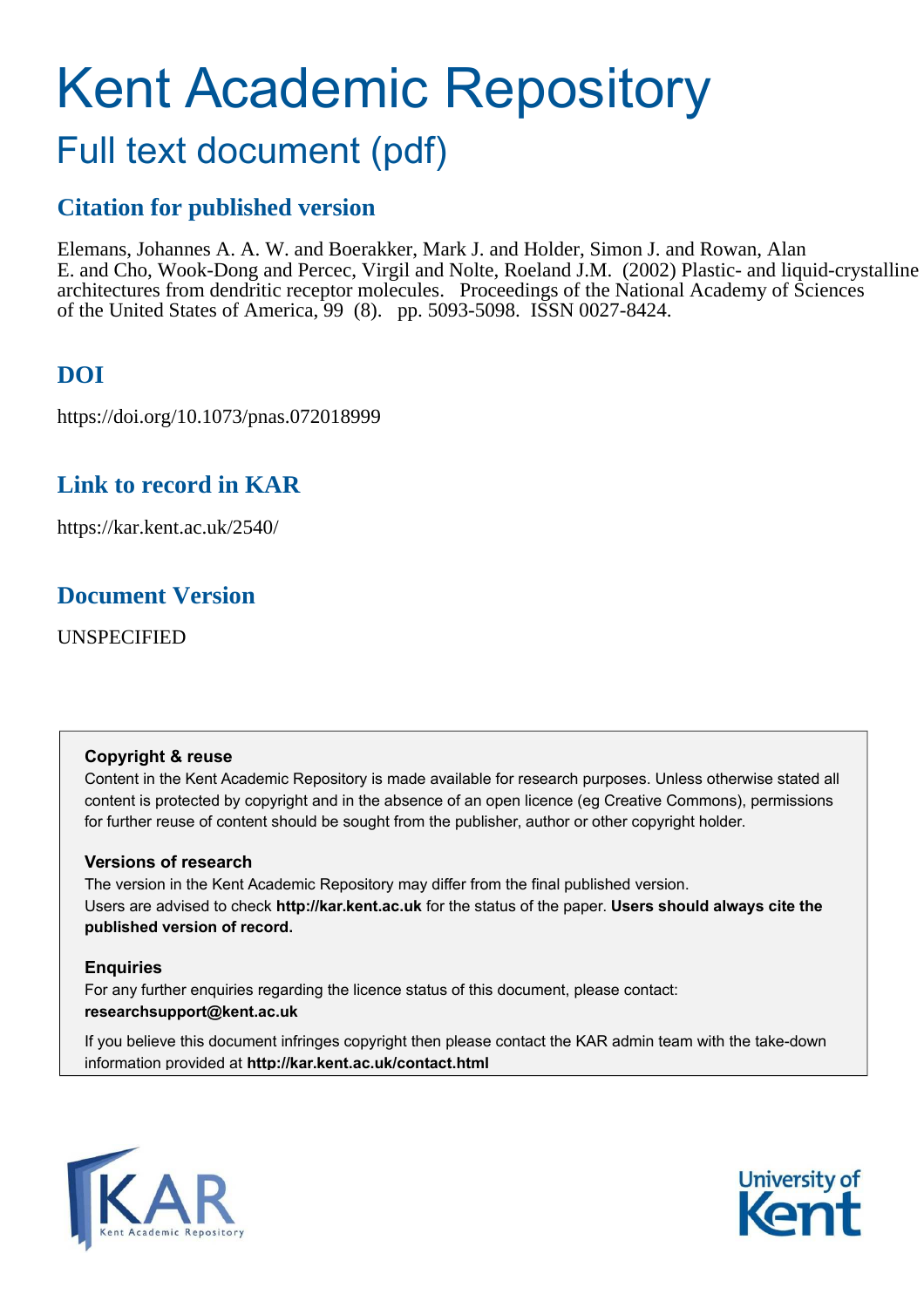# **Plastic- and liquid-crystalline architectures from dendritic receptor molecules**

**Johannes A. A. W. Elemans\*† , Mark J. Boerakker\*, Simon J. Holder\*‡ , Alan E. Rowan\*, Wook-Dong Cho§ , Virgil Percec§ , and Roeland J. M. Nolte\***

\*Department of Organic Chemistry, Nijmegen Science Research Institute of Materials, University of Nijmegen, Toernooiveld, 6525 ED Nijmegen, The Netherlands; <sup>‡</sup>Centre for Materials Research, University of Kent, Canterbury, Kent, CT2 7NZ, United Kingdom; and <sup>§</sup>The Roy and Diana<br>Vagelos Laboratories, Department of Chemistry, University of Pennsylvania, 231 Sout

Edited by Jack Halpern, University of Chicago, Chicago, IL, and approved February 12, 2002 (received for review January 11, 2002)

**Host molecules with U-shaped receptor cavities have been derivatized at their convex side with two n-hydrocarbon tails (1), two first-generation (2), and two second-generation (3) monodendritic hydrocarbon tails. Although hosts 1 and 2 display plastic-crystalline behavior, evidence suggests that host 3 forms a cubic liquidcrystalline phase. In this phase, molecules of 3 are arranged in spherical supramacromolecular assemblies, in which the receptor cavities are situated in the core and the hydrocarbon tails at the periphery. The 1:1 host-guest complex of 3 with methyl 3,5 dihydroxybenzoate forms a similar liquid-crystalline phase, with the guest included in the core of the assemblies.**

The development of dendrimers (1–5) has provided present-<br>day chemistry with a wealth of new possibilities in the day chemistry with a wealth of new possibilities in the construction of macromolecular architectures with well-defined and predictable sizes and shapes. Initially, dendrimers were prepared by using covalent bonding between the different generations. Many convergent and divergent synthetic routes have been developed, in which the convergent approach especially is successful in achieving a high purity and monodispersity of the macromolecules (6, 7). Recent alternative approaches involve the coupling of the generations of the dendrimer by metal coordination, to give ''metallodendrimers'' (8, 9). The spherical shape of dendrimers is thought to exist in solution, but little is known about their shape in the solid state, although this physical parameter is undoubtedly of great influence on their unique physical properties. In the melt and the solid state, a variety of techniques has suggested that the molecules can adopt either spherical (10–12) or rod-like (13) shapes. These techniques, however, cannot easily discriminate between discrete molecules and their aggregates. A completely different and relatively new approach in dendrimer construction involves the formation of the macromolecules in a ''supramacromolecular'' way, i.e., by means of self-assembly of relatively small, but well-defined, building blocks, so-called ''monodendrons.'' During the past decade, the Percec group has extensively studied this new research area (14–17). A monodendron structure is used that is based on the gallic acid (3,4,5-trihydroxybenzoic acid) building block. It has been demonstrated that derivatives of this molecule can self-assemble into predictable macroscopic structures in the crystalline and liquid-crystalline state. The molecular order in these assemblies has been analyzed by x-ray diffraction techniques, which can provide direct information about the size and the three-dimensional shape of the constituting monodendritic building blocks (14, 15). The shape of the monodendrons was predicted with the help of molecular modeling calculations and confirmed by  ${}^{1}H$  NMR measurements (16). The first-generation monodendron, a gallic acid substituted with three dodecyl groups (Fig. 1), forms a flat, tapered disk. Its tapered shape (comparable to a slice of pizza) is expressed in the supramolecular architectures formed by this compound upon self-assembly: upon heating to the isotropic melt, the molecules organize themselves into columnar structures, which further arrange into a hexagonal lattice (17). The coupling of three of



**Fig. 1.** Structures of first- and second-generation monodendrons based on the gallic acid building block  $[R = COOH$  or  $C(O)OCH<sub>3</sub>$ ].

these tapered building blocks to another gallic acid derivative yields the second-generation monodendron (Fig. 1). In this molecule, for steric reasons only a restricted and cooperative rotation of the benzyl ether groups is allowed, which requires the two external benzyl ether moieties to be positioned orthogonal to the internal one, resulting in an overall conical shape. Upon cooling from the isotropic melt, these conical monodendrons self-assemble into spherical structures, which have become known as supramolecular dendrimers. These can organize further into a cubic liquid-crystalline lattice (16). In contrast to the wide abundance of lyotropic systems that exhibit such a cubic symmetry (18, 19), there are relatively few examples known of thermotropic systems exhibiting cubic phases (20–24).

The utility of focal point substituted dendrimers has been demonstrated in a variety of research topics, e.g., solvatochromism (25), self-assembly (26), and the development of light-harvesting systems (27). In this article, we describe our initial efforts to functionalize first- and second-generation monodendrons based on gallic acid at their origin with recognition units, i.e., the well-documented molecular clip receptors (28). These host molecules are well known for their ability to bind 1,3-dihydroxybenzene guests in solution (29). More recently, however, they have also been used as building blocks for the construction of well-defined nanosized aggregates in water (30–32) and the solid state (33, 34). The physical properties of the dendrimer-functionalized host molecules will be compared with the properties exhibited by the unfunctionalized monodendrons.

#### Experimental Procedures

Experimental procedures are published as supporting information on the PNAS web site, www.pnas.org.

Abbreviations: TOPM, thermal optical polarization microscopy; DSC, differential scanning calorimetry; MDB, methyl 3,5-dihydroxybenzoate.

This paper was submitted directly (Track II) to the PNAS office.

<sup>†</sup>To whom reprint requests should be addressed. E-mail: jelemans@sci.kun.nl.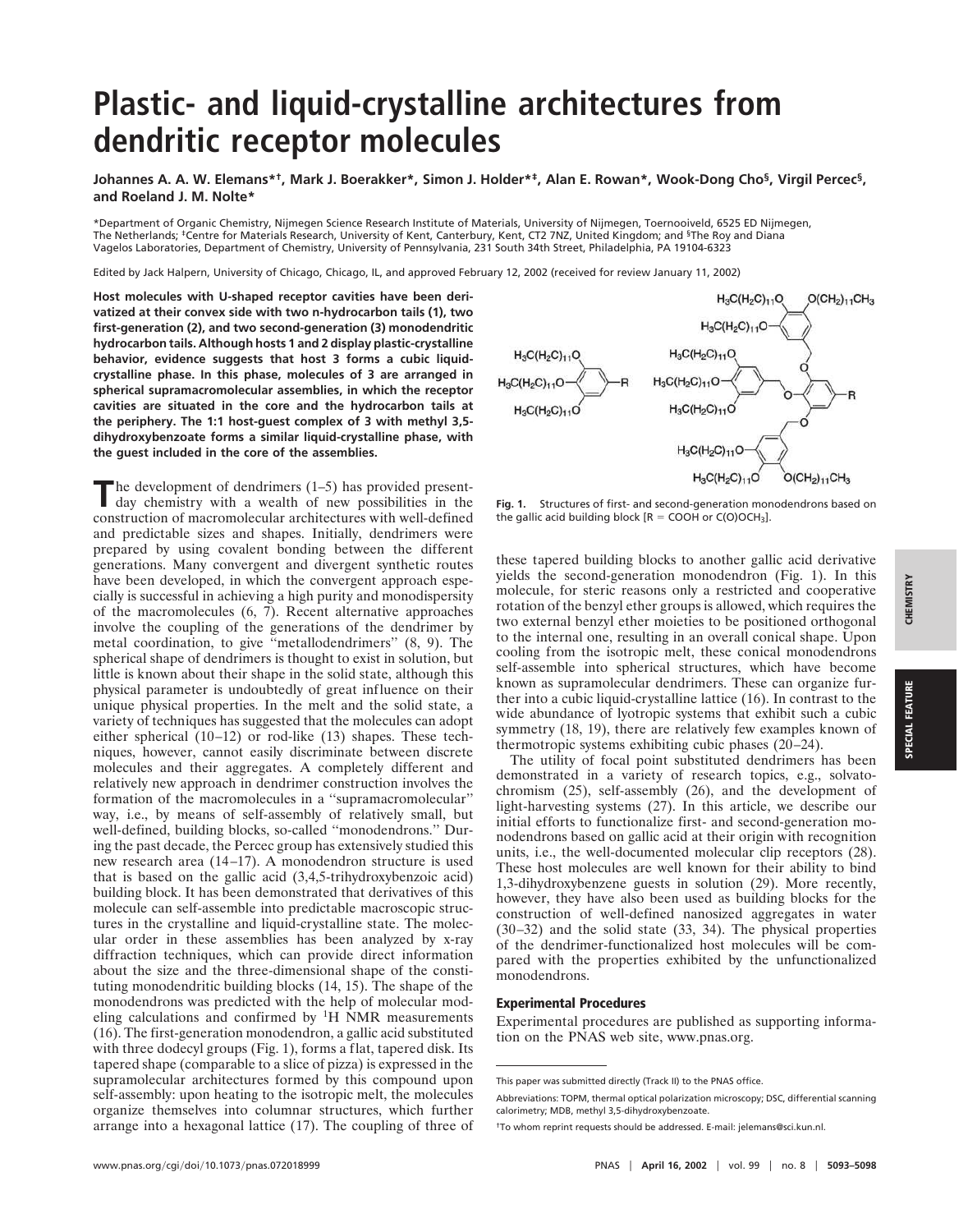



#### Results and Discussion

Design. It has been recently demonstrated that host molecule **1** (Scheme 1), which is functionalized at its convex side with two octadecyl tails, can dimerize by means of a mutual cavity-filling process (Fig. 2*a*). The dimers form extended two-dimensional sheets as a result of strong  $\pi-\pi$  interactions between the dimeric host molecules (33, 34). The material has an extended lamellar structure and behaves as a plastic-crystalline but malleable solid. One of our objectives was to make host molecule **1** truly liquid-crystalline. To achieve this goal we reasoned that it would be necessary to break the lamellar architectures formed by the dimers. This can be accomplished, at least in principle, by attaching bulky substituents (e.g., tert-butoxy groups) to the side walls of the host (Fig. 2*b*). The bulkiness near the cavity would, however, also inhibit host–host dimerization as well as the possibility to complex guest molecules. An alternative and more feasible approach would be to increase the bulkiness at the convex side of the host (Fig. 2*c*). Following the latter approach, host molecules were designed and synthesized that are functionalized at their convex side with tapered (molecule **2**) or conical monodendrons (molecule **3**) (Scheme 1). Detailed synthetic procedures are described in the supporting information on the PNAS web site (see Scheme 2, which is published as supporting information). The self-association properties of the host molecules in solution were investigated by  ${}^{1}\hat{H}$  NMR dilution titrations in CDCl3. Hosts **2** and **3** appeared to dimerize through mutual cavity filling. The dimerization constants,  $K_{\text{dimer}} = 16 \pm 5 \text{ M}^{-1}$ measured for 2, and  $K_{\text{dimer}} = 18 \pm 5 \text{ M}^{-1}$  for 3, were similar to the dimerization constant of 1 in CDCl<sub>3</sub> ( $K_{\text{dimer}} = 18 \pm 5 \text{ M}^{-1}$ ). Molecular modeling calculations on **2** and **3** clearly showed that the increase in steric bulk imposed by the tails eventually should inhibit a close packing of the dimers (Fig. 3).

**Fig. 2.** (*a*) Schematic drawing of the lamellar structure formed by molecules of **1**; note the  $\pi - \pi$  interactions between the host head-groups. (b) Schematic drawing showing how the strong  $\pi-\pi$  interactions between the dimers can be broken by the attachment of bulky substituents to the side-walls of the hosts, or (*c*) by increasing the steric bulk of the aliphatic tails.

Physical Properties of the Host with Tapered Monodendrons. Upon cooling a sample of **2** from the isotropic melt at a rate of 10°C  $min^{-1}$ , thermal optical polarization microscopy (TOPM) showed no evolution of a texture. Instead, the viscosity of the material gradually increased until solidification into a glassy material occurred at approximately 75°C. However, if the sample was extensively annealed ( $>$ 24 h) at 125 $\degree$ C, a birefringent, spherulitic texture, which at the edges was surrounded by viscous glassy domains very slowly evolved (see Fig. 10, which is published as supporting information on the PNAS web site). The material was not malleable, and upon shearing the thin film cracked, indicating a crystalline nature of the material. Upon further cooling (at  $10^{\circ}$ C min<sup>-1</sup>) after annealing, the viscous glassy domains surrounding the texture solidified at 75°C. In the consecutive heating run, the material became slightly malleable at 74°C, whereafter at 78°C polymorphous regions evolved at the edges of the glassy domains and solidification of the sample occurred. At 97°C the material became fully malleable, and at slightly higher temperature the glassy domains turned into a smectic-like texture. Isotropization occurred at 133°C. The differential scanning calorimetry (DSC) thermogram of **2** recorded at a rate of  $10^{\circ}$ C min<sup>-1</sup> (Fig. 4, dashed traces) showed only one transition in the first cooling run, namely at  $-47^{\circ}$ C. Upon heating, the TOPM-observed solidification at 78°C was visible as a negative peak (cold crystallization) at 76°C in the DSC spectrum. The second cold crystallization exotherm visible at 100°C is related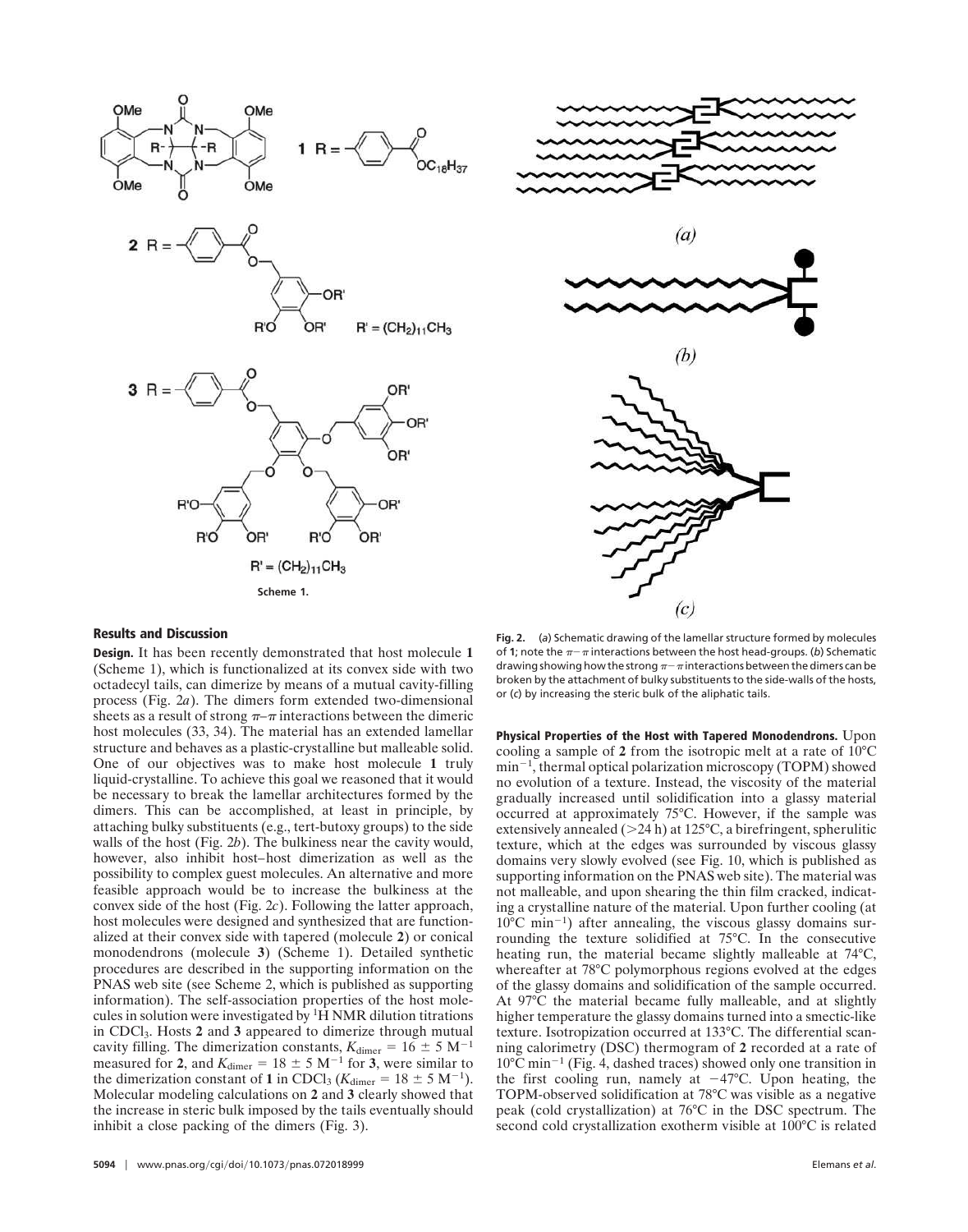



$$
(b)
$$



**Fig. 3.** Computer-modeled representations of (*a*) host **1**, (*b*) host **2**, and (*c*) host **3**. The increase in steric bulk imposed by the increase in monodendron generation number is clearly visible. The arrows indicate the location of the receptor part of the molecules.

to the malleable structure observed by TOPM at 97°C and was followed by isotropization at 134°C. The two cold crystallization exotherms indicate that the material was cooled at a too fast rate



**Fig. 4.** DSC thermograms of the first cooling run and second heating run of host 2 taken at rates of 2°C min<sup>-1</sup> (solid line) and at 10°C min<sup>-1</sup> (dashed line).

to allow a complete ordering of the molecules. When the DSC thermogram was recorded at a rate of  $2^{\circ}$ C min<sup>-1</sup>, a different thermal behavior was observed (Fig. 4, solid traces). In the cooling run, a clear exotherm related to the TOPM-observed solidification was observed at 70°C (Table 1). In the subsequent heating run, only one of the two exotherms caused by cold crystallization remained (at 100°C), and isotropization occurred at 134°C. The remaining cold crystallization exotherm could be further reduced by carrying out the cooling and heating run at an even lower rate, (i.e.,  $0.5^{\circ}$ C min<sup>-1</sup>).

The large endotherm involved with isotropization suggests that **2** is crystalline throughout its whole temperature range. This notion was confirmed by variable temperature x-ray powder diffraction measurements of the compound, which showed sharp, complex x-ray patterns characteristic of crystalline materials (see Fig. 10). When the sample was quickly cooled from the isotropic melt (at a rate of  $10^{\circ}$ C min<sup>-1</sup>), a more simple x-ray pattern resulted with a relatively low number of reflections. Upon heating the sample to 100°C a complex diffraction pattern was obtained again, indicative of a rearrangement of the molecules into a more organized state. This apparent ordering corresponds to the second cold crystallization exotherm ob-

**Table 1. Phase transition temperatures and enthalpies of hosts 2 and 3 and of the 1:1 host-guest complex of 3 and MDB**

| Host or complex | Transition*           | $T (^{\circ}C)^{\dagger}$            | $\Delta H$ (kJ mol <sup>-1</sup> ) <sup>†</sup> |
|-----------------|-----------------------|--------------------------------------|-------------------------------------------------|
| $\overline{2}$  | $K \rightarrow K^1$   | $-33.1(-39.7)$                       | $14.92 (-57.69)$                                |
|                 | $K^1 \rightarrow I$   | 134.0 (71.5)                         | $34.04 (-14.58)$                                |
| з               | $K \rightarrow K^1$   | $-15.8(-24.8)$                       | $78.94 (-330.5)$                                |
|                 | $T_{\alpha}$          | $73$ (-) <sup><math>\pm</math></sup> |                                                 |
|                 | $K^1 \rightarrow$ Cub | 94.74 (93) <sup>§</sup>              | $-0.97$ (-) <sup><math>\pm</math></sup>         |
|                 | $Cub \rightarrow I$   | 102.4 (100) <sup>§</sup>             | $2.86$ (-) <sup>‡</sup>                         |
| 3:MDB           | $K \rightarrow K^1$   | $-19.6(-31.6)$                       | $62.5(-71.0)$                                   |
|                 | $T_{\alpha}$          | 65 (49)                              |                                                 |
|                 | $K^1 \rightarrow Cub$ | 66 (66) <sup>§</sup>                 | __‡                                             |
|                 | $Cub \rightarrow I$   | 85 (87) <sup>§</sup>                 | $-^{\ddagger}$                                  |

\*K, K<sup>1</sup>: crystalline phases; I: isotropic phase.

<sup>†</sup>Determined by DSC at a rate of 2°C min<sup>-1</sup>, values obtained from the second heating run; in parenthesis: values obtained from the first cooling run. ‡No transition was observed.

§Transition was observed only with TOPM.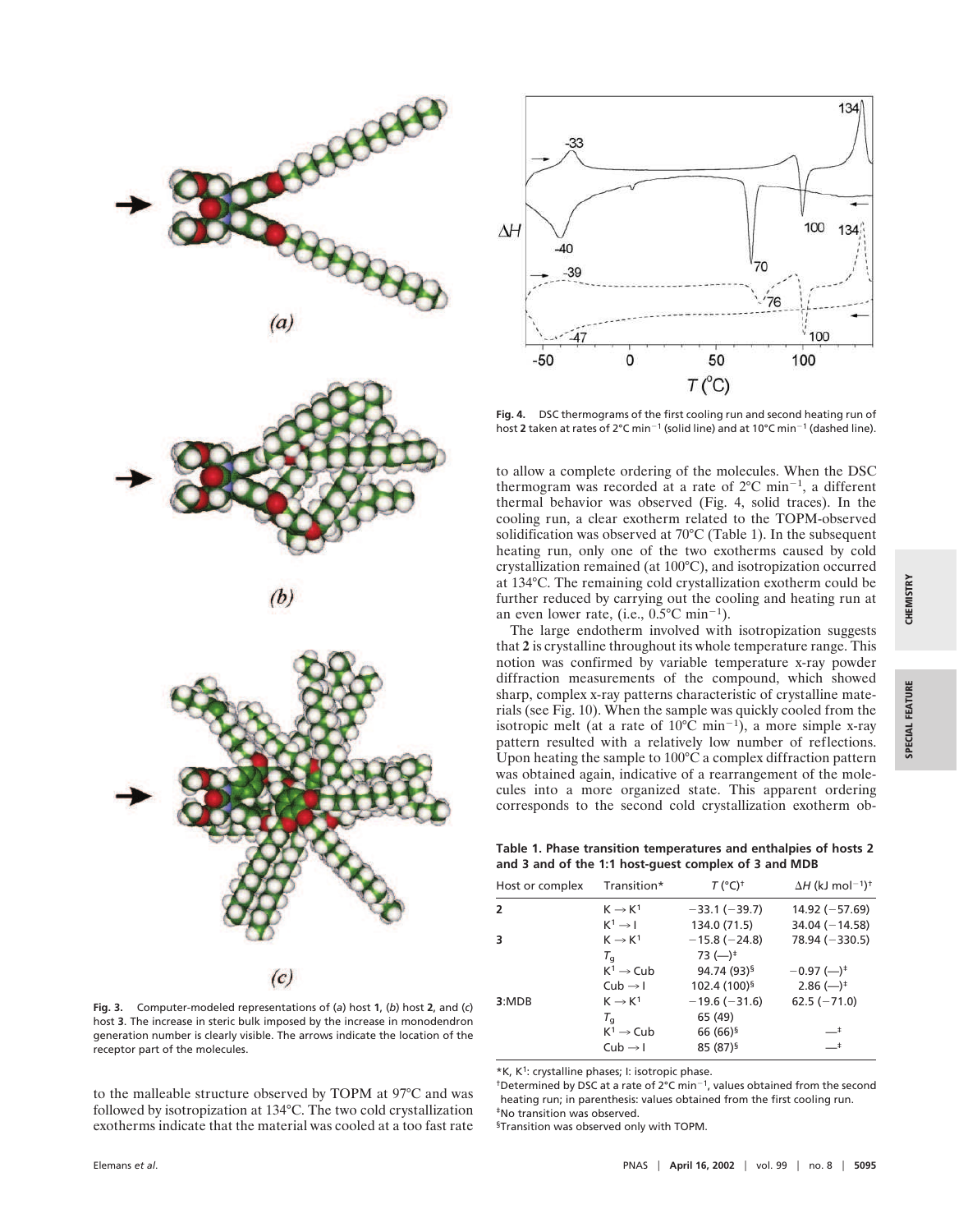

**Fig. 5.** Proposed intermolecular ordering of the molecules of **2**, highlighting the  $\pi$ - $\pi$  interactions between the aromatic rings of the dimers. Only one of the alkyl tails of the monodendrons is shown for clarity reasons.

served in the DSC thermogram. When the sample was slowly cooled  $(1^{\circ}C \text{ min}^{-1})$  from the isotropic melt, a complex diffraction pattern with many reflections was obtained. Although several low-angle reflections were found, neither a set of equally spaced reflections, indicative of a long-range lamellar ordering similar to that observed for **1**, nor low-angle reflections in a spacing ratio of  $1:1/\sqrt{3:1/2}$ , attributable to an ordering in a hexagonal lattice, were observed. From the observed spherulitic texture and malleability of the material it may tentatively be concluded that the molecules of **2**, like those of **1**, form a plastic crystal and are arranged in arrays of stacked dimers. This ordering can be explained by assuming that the tapered monodendrons attached to **2** have an aligned arrangement. In this arrangement, the steric bulk from the tapered tails is expressed only in the direction perpendicular to the strongly  $\pi$ -stacked dimers, and it is very likely that the interactions between the aromatic rings of the tails make the packing even stronger (Fig. 5). A remarkable aspect of the thermal behavior of **2** is that the compound has difficulties to order itself. At a cooling rate of  $10^{\circ}$ C min<sup>-1</sup>, 2 does not return to a crystalline state, but rather cools to an amorphous solid, without evidence of an exotherm in the DSC thermogram that corresponds to a crystallization event. At a low cooling rate, the crystallization exotherm is present, but the large degree of supercooling  $(>60^{\circ}C)$  of the transition is evidence of the difficult ordering (35). Similar difficulties in crystallization have been observed for related tapered monodendritic compounds (35, 36). It has been rationalized that the presence of the alkyl chains, and in particular the *meta*-substituted ones, in combination with the high molecular weight of the compounds makes it difficult for the molecules to return to the crystalline state without extensive annealing.

In summary, it can be concluded that functionalization of a diphenylglycoluril host with two first-generation monodendrons does not induce liquid crystallinity into the material. Bulkier alkyl tails apparently are required, as are present in host **3**, which is functionalized with two second-generation monodendrons.

Physical Properties of the Host with Conical Monodendrons. Upon cooling a sample of **3** from the isotropic melt at a rate of 10°C  $min^{-1}$ , the appearance of a highly viscous optically isotropic oil was observed by TOPM at circa 100°C (see Fig. 11, which is published as supporting information on the PNAS web site). Further cooling led to a further increase in viscosity, until the material solidified into a glassy material at 93°C. Cooling of the sample at lower rates or extensive annealing at various temperatures did not result in the formation of an anisotropic texture. When the sample was heated, a sudden change from a glassy material into a viscous optically isotropic liquid was observed at 94°C, followed by isotropization at 104°C. The DSC thermogram (Fig. 6, Table 1) did not show any transitions related to the phenomena observed with TOPM in the cooling run at a rate of  $10^{\circ}$ C min<sup>-1</sup>. A large exotherm at -25 $^{\circ}$ C was, however, clearly



**Fig. 6.** DSC thermogram of the first cooling run and second heating run of host 3 taken at a rate of 10 $^{\circ}$ C min<sup>-1</sup>.

evident. Upon heating the sample from  $-65^{\circ}$ C, a large endotherm at  $-16^{\circ}$ C was observed, followed by a glass transition temperature  $(T_g)$  at 73°C. Then a small exothermic transition at 95°C was visible, followed by an isotropization endotherm at 102°C. These transitions correlate reasonably well with the temperature range in which the viscous isotropic liquid phase was observed by TOPM. A lower heating or cooling rate (e.g.,  $2^{\circ}$ C min<sup>-1</sup>) did not influence the DSC thermogram. Repeated cooling and heating runs were identical, which confirms that the observed phase transitions are reversible.

For **3**, the observation of a viscous isotropic liquid is reminiscent of the behavior of several other second-generation monodendrons functionalized with methyl esters or carboxylic acids (16). Its thermal properties also strongly resemble those of polymers prepared from styrene and methacrylate functionalized monodendrons (37). This finding suggests that host **3**, just like the aforementioned monodendrons, can form a cubic liquidcrystalline phase. The large transitions below 0°C are attributed to the melting and the crystallization of the alkyl tails, whereas the small exothermic peak at 95°C is associated with the formation of an enantiotropic cubic liquid-crystalline phase. Cubic phases are characterized by their optically isotropic textures and the consequence of the occurrence of this phase is that the molecules of **3**, in analogy to the other conical monodendritic compounds, most probably are arranged in (pseudo)spherical assemblies over the whole measured temperature range. Because of the particular conical shape of **3**, it is proposed that the host head-groups are situated in the core of the spherical assembly and the monodendrons tails at the periphery forming a supramacromolecular dendrimer (Fig. 7). The spherical assemblies can in turn organize themselves into a cubic lattice. A limited number of host molecules will be packed in such a supramacromolecular dendrimer, the formation of which is governed by van der Waals interactions between the alkyl tails and  $\pi$ -stacking interactions between the aromatic rings of the monodendrons and the host cavities (16). Additional evidence for the organization of **3** as a supramacromolecular dendrimer comes from the observation of a  $T_g$  value that is higher than the observed melting temperature of the compound. Although the  $T<sub>g</sub>$  in a single phase system is always lower than this temperature, they can be reversed in a microphase-separated system as the cooperative motion of each phase is independent (37). In the case of **3**, melting and crystallization are associated with the alkyl tails, whereas the  $T_g$  is associated with the cooperative motion of the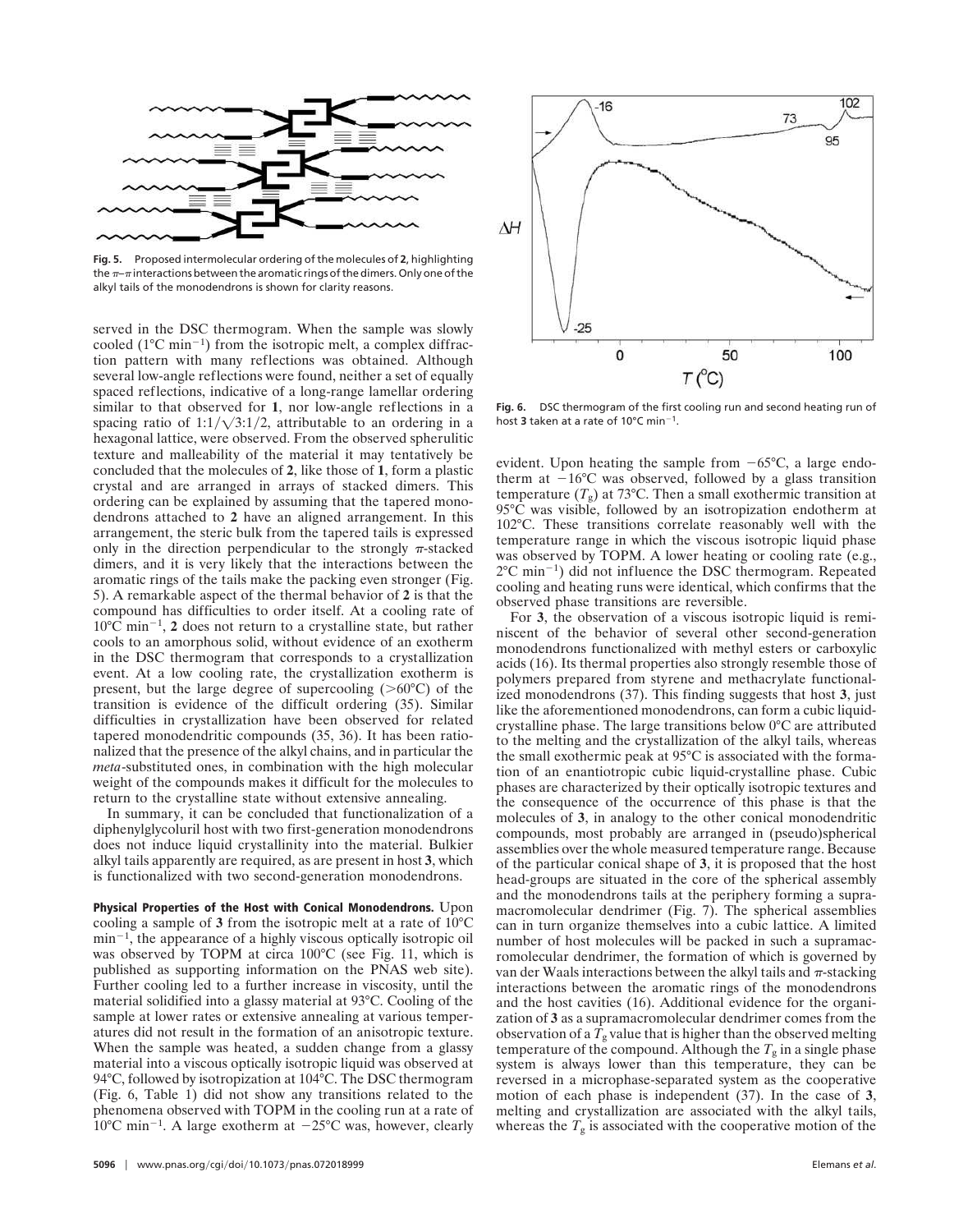

**Fig. 7.** Schematic two-dimensional representation of the proposed selfassembly of host molecule **3** into a spherical aggregate (supramacromolecular dendrimer), in which all of the host cavities are located in the core and the aliphatic tails at the periphery of **3**.

benzyl groups in the tails and with the interactions between the host head-groups. No information about the precise organization of the host head-groups within the core can be obtained from the thermal experiments, i.e., it remains unknown whether the cavities form dimers just like in the case of host **1**. X-ray powder diffraction measurements have been carried out but the analysis turns out to be very complex. These investigations should provide conclusive evidence about the exact architecture of the self-assembly. These measurements should also give information about the size of the spherical assemblies, which will in turn will enable the number of molecules of **3** in the assembly to be calculated.

### Host-Guest Complex of 3 and Methyl 3,5-Dihydroxybenzoate (MDB). If

a limited number of host molecules **3** are organized in a supramacromolecular dendrimer, it is of interest to investigate whether a strongly binding guest such as MDB can be complexed in the receptor cavities, while retaining the supramacromolecular dendritic structure (Fig. 8). The 1:1 ratio of **3** and MDB was prepared by slow evaporation of both components in a 4:1 (vol/vol) CHCl<sub>3</sub>/MeOH mixture, followed by cooling of the complex from the isotropic melt. The complex was studied by TOPM, which showed the appearance of an optically isotropic phase at 87°C upon cooling from the melt. The viscosity of this phase gradually increased until solidification into a glassy material occurred at 66°C. Upon heating the sample from room temperature, the glassy material turned viscous again at 66°C. This viscosity gradually decreased until isotropization occurred at 85°C. In the cooling run of the DSC thermogram (Fig. 9, Table 1), no transitions related to the TOPM observed viscous phase were observed. However, a  $T_g$  at 49 $^{\circ}$ C and a large exotherm at



**Fig. 8.** Schematic representation of the proposed self-assembly of the host–guest complex of **3** and MDB into a supramacromolecular dendrimer, in which the guests are located in the core of the dendrimer.



**Fig. 9.** DSC thermogram of the first cooling run and second heating run of the 1:1 host-guest complex between  $3$  and MDB taken at a rate of 10°C min<sup>-1</sup>.

32°C, related to crystallization of the glass, were evident. Upon heating, an endotherm at  $-20^{\circ}$ C was visible, which is correlated to the crystal-to-glass transition. Although a  $T_g$  was observed at 65°C, no isotropization transition was visible by DSC. Repeated heating and cooling runs were identical, and the absence of phase separation suggests that the observed thermal behavior can be attributed to the 1:1 host-guest complex.

The observation of an optically isotropic phase, in conjunction with the transitions observed in the DSC thermogram, together resembling the thermogram of uncomplexed **3**, suggests that the 1:1 host-guest ratio of **3** and MDB also forms a supramacromolecular dendritic structure. Further evidence for the complexation of MDB within the cavities of **3** was obtained from reflectance Fourier transform IR measurements. The IR spectrum of a thin film of uncomplexed **3** showed two absorptions caused by the ester and urea carbonyl groups, at 1,739 and 1,721  $cm^{-1}$ , respectively. In the sample of a thin film of the freshly prepared host-guest complex, neither of these vibrations was shifted. After heating the film to the isotropic melt, followed by slow cooling to 20°C, the ester carbonyl stretching vibration of **3** remained unaffected whereas the stretching vibration of the urea carbonyl function had shifted to  $1,718 \text{ cm}^{-1}$ . In addition, the absorption caused by the OH stretching vibration of MDB narrowed considerably and shifted from  $3,381$  to  $3,338$  cm<sup>-1</sup>. These shifts are indicative of a well-defined hydrogen-bonding interaction between the two components, and the observed IR values of the complex are almost identical to those observed for the related solid-state host-guest complex between host **1** and MDB (34).

Although complexation of guests in **3** does not appear to severely influence the self-assembly behavior of the hosts in the supramacromolecular dendrimer, it can be foreseen that the size and probably also the shape of the dendritic spheres will be altered. The change in the transition temperatures of the complex compared with those of the free host supports this assumption. The arrangement of the assemblies of the host-guest complex into a cubic lattice is expected to be more difficult for the host-guest complex than for the free host.

The ability of **3** to complex guests and still form supramacromolecular dendrimers can be of great practical interest, because the bound guest molecules in such an assembly are in very close proximity. This spatial organization opens up the possibility to use the assemblies of **3** as nanoreactors, e.g., for the polymerization of bound guest molecules (the use of the spher